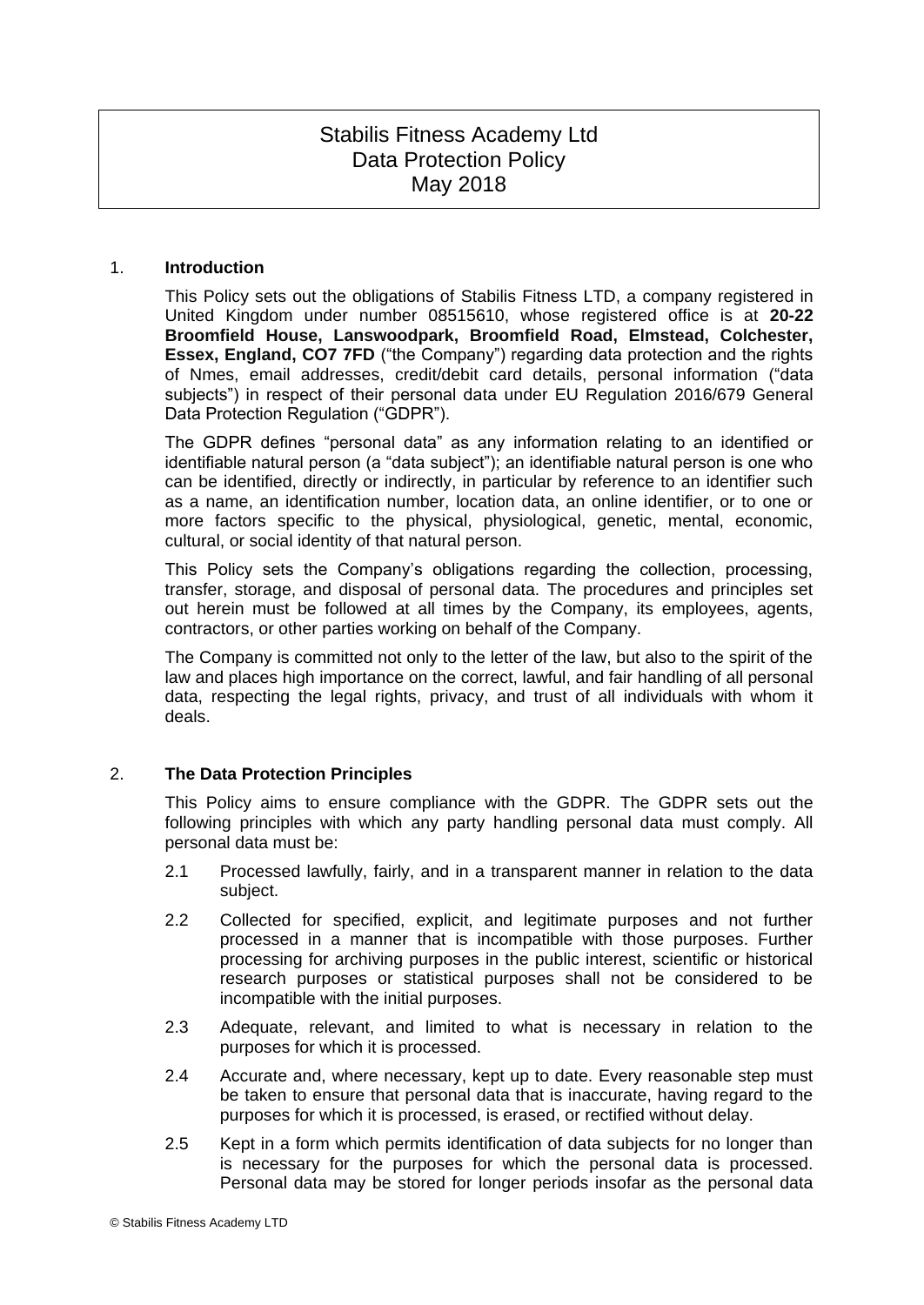will be processed solely for archiving purposes in the public interest, scientific or historical research purposes, or statistical purposes, subject to implementation of the appropriate technical and organisational measures required by the GDPR in order to safeguard the rights and freedoms of the data subject.

2.6 Processed in a manner that ensures appropriate security of the personal data, including protection against unauthorised or unlawful processing and against accidental loss, destruction, or damage, using appropriate technical or organisational measures.

# 3. **The Rights of Data Subjects**

The GDPR sets out the following rights applicable to data subjects (please refer to the parts of this policy indicated for further details):

- 3.1 The right to be informed (Part 12).
- 3.2 The right of access (Part 13);
- 3.3 The right to rectification (Part 14);
- 3.4 The right to erasure (also known as the 'right to be forgotten') (Part 15);
- 3.5 The right to restrict processing (Part 16);
- 3.6 The right to data portability (Part 17);
- 3.7 The right to object (Part 18); and
- 3.8 Rights with respect to automated decision-making and profiling (Parts 19 and 20).

#### 4. **Lawful, Fair, and Transparent Data Processing**

- 4.1 The GDPR seeks to ensure that personal data is processed lawfully, fairly, and transparently, without adversely affecting the rights of the data subject. The GDPR states that processing of personal data shall be lawful if at least one of the following applies:
	- 4.1.1 The data subject has given consent to the processing of their personal data for one or more specific purposes;
	- 4.1.2 The processing is necessary for the performance of a contract to which the data subject is a party, or in order to take steps at the request of the data subject prior to entering into a contract with them;
	- 4.1.3 The processing is necessary for compliance with a legal obligation to which the data controller is subject;
	- 4.1.4 The processing is necessary to protect the vital interests of the data subject or of another natural person;
	- 4.1.5 The processing is necessary for the performance of a task carried out in the public interest or in the exercise of official authority vested in the data controller; or
	- 4.1.6 The processing is necessary for the purposes of the legitimate interests pursued by the data controller or by a third party, except where such interests are overridden by the fundamental rights and freedoms of the data subject which require protection of personal data, in particular where the data subject is a child.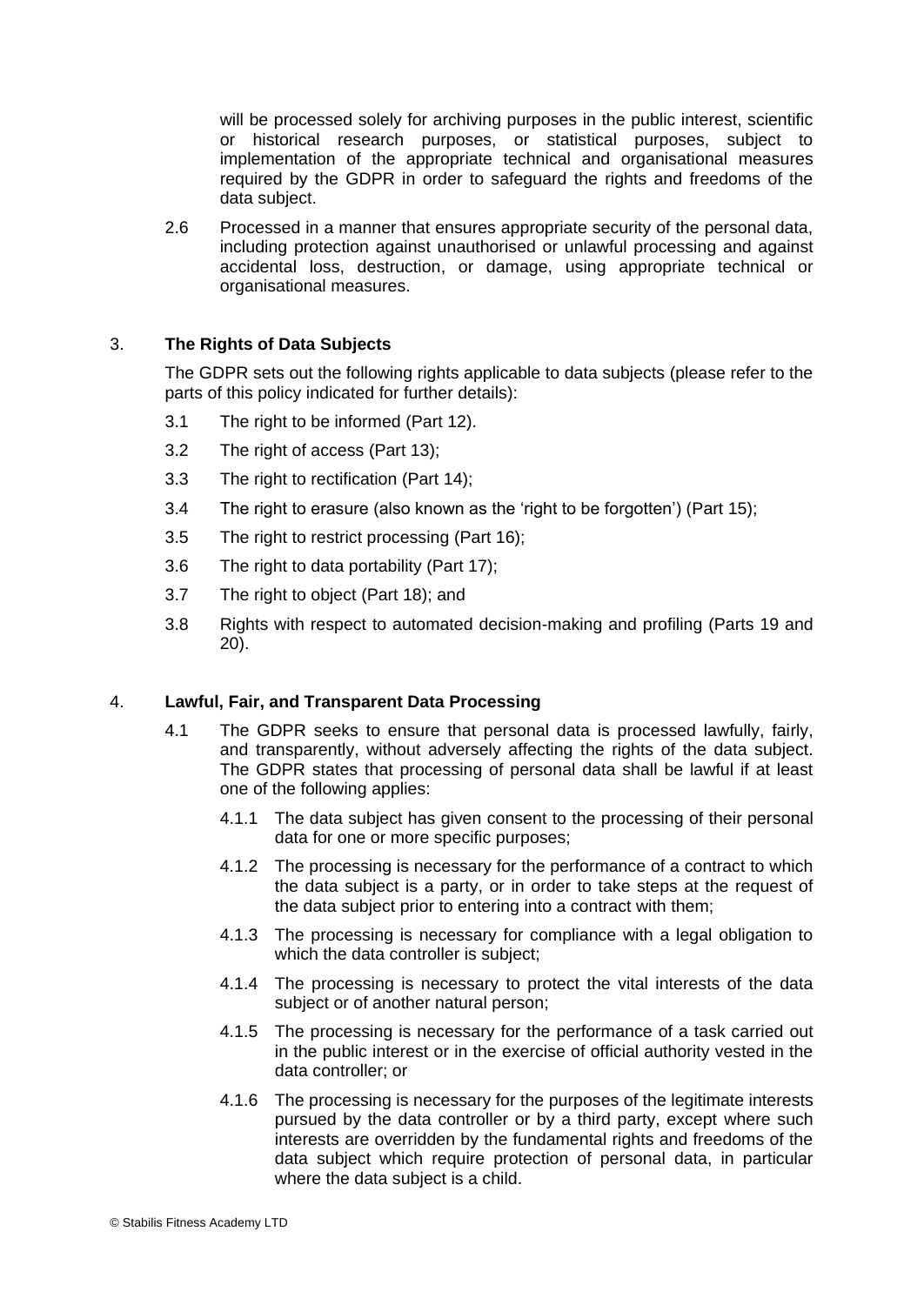- 4.2 **[**If the personal data in question is "special category data" (also known as "sensitive personal data") (for example, data concerning the data subject's race, ethnicity, politics, religion, trade union membership, genetics, biometrics (if used for ID purposes), health, sex life, or sexual orientation), at least one of the following conditions must be met:
	- 4.2.1 The data subject has given their explicit consent to the processing of such data for one or more specified purposes (unless EU or EU Member State law prohibits them from doing so);
	- 4.2.2 The processing is necessary for the purpose of carrying out the obligations and exercising specific rights of the data controller or of the data subject in the field of employment, social security, and social protection law (insofar as it is authorised by EU or EU Member State law or a collective agreement pursuant to EU Member State law which provides for appropriate safeguards for the fundamental rights and interests of the data subject);
	- 4.2.3 The processing is necessary to protect the vital interests of the data subject or of another natural person where the data subject is physically or legally incapable of giving consent;
	- 4.2.4 The data controller is a foundation, association, or other non-profit body with a political, philosophical, religious, or trade union aim, and the processing is carried out in the course of its legitimate activities, provided that the processing relates solely to the members or former members of that body or to persons who have regular contact with it in connection with its purposes and that the personal data is not disclosed outside the body without the consent of the data subjects;
	- 4.2.5 The processing relates to personal data which is clearly made public by the data subject;
	- 4.2.6 The processing is necessary for the conduct of legal claims or whenever courts are acting in their judicial capacity;
	- 4.2.7 The processing is necessary for substantial public interest reasons, on the basis of EU or EU Member State law which shall be proportionate to the aim pursued, shall respect the essence of the right to data protection, and shall provide for suitable and specific measures to safeguard the fundamental rights and interests of the data subject;
	- 4.2.8 The processing is necessary for the purposes of preventative or occupational medicine, for the assessment of the working capacity of an employee, for medical diagnosis, for the provision of health or social care or treatment, or the management of health or social care systems or services on the basis of EU or EU Member State law or pursuant to a contract with a health professional, subject to the conditions and safeguards referred to in Article 9(3) of the GDPR;
	- 4.2.9 The processing is necessary for public interest reasons in the area of public health, for example, protecting against serious cross-border threats to health or ensuring high standards of quality and safety of health care and of medicinal products or medical devices, on the basis of EU or EU Member State law which provides for suitable and specific measures to safeguard the rights and freedoms of the data subject (in particular, professional secrecy); or
	- 4.2.10 The processing is necessary for archiving purposes in the public interest, scientific or historical research purposes, or statistical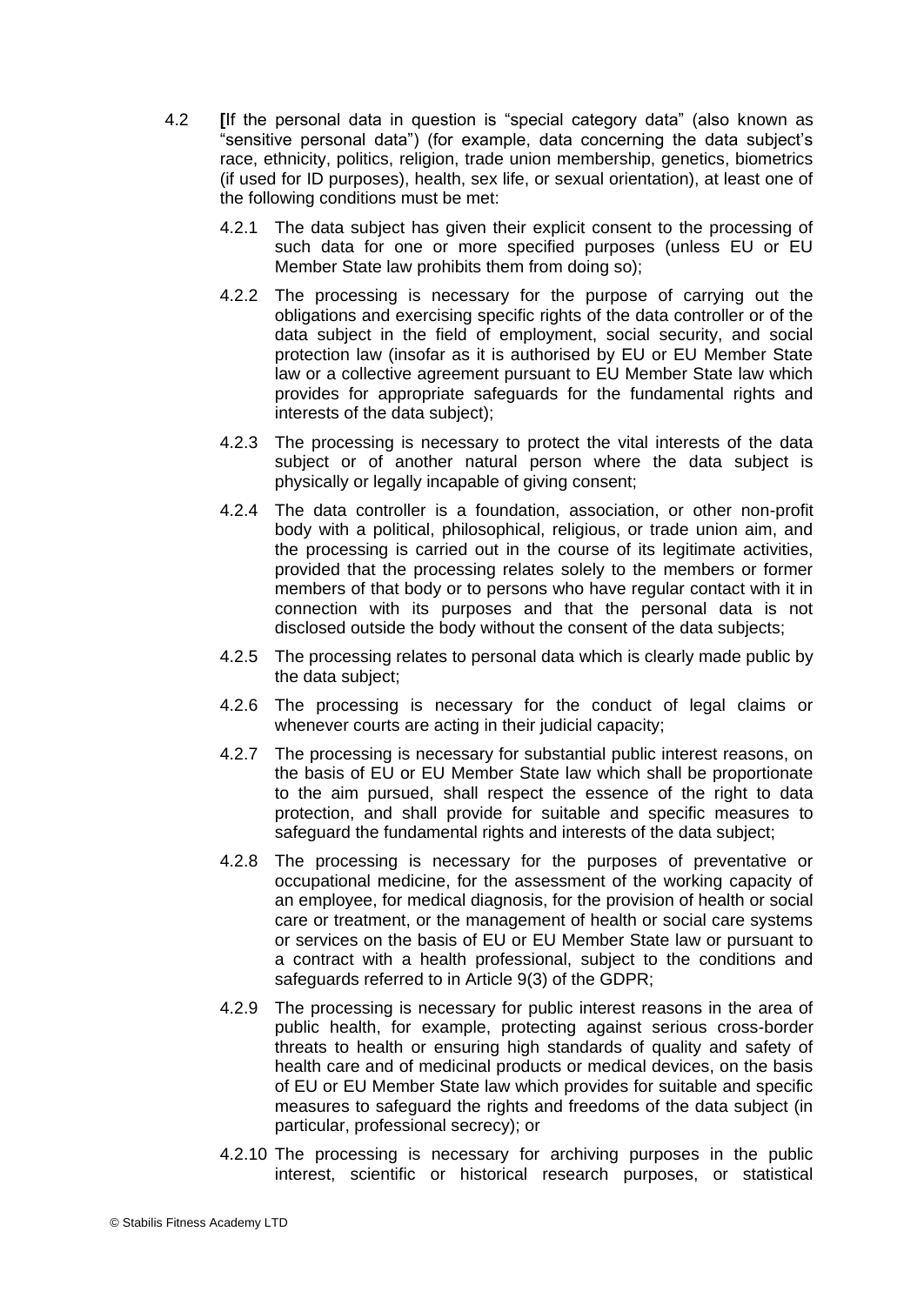purposes in accordance with Article 89(1) of the GDPR based on EU or EU Member State law which shall be proportionate to the aim pursued, respect the essence of the right to data protection, and provide for suitable and specific measures to safeguard the fundamental rights and the interests of the data subject.**]**

# 5. **Specified, Explicit, and Legitimate Purposes**

- 5.1 The Company collects and processes the personal data set out in Part 21 of this Policy. This includes:
	- 5.1.1 Personal data collected directly from data subjects**[**.**] OR [**; and**]**
	- 5.1.2 **[**Personal data obtained from third parties.**]**
- 5.2 The Company only collects, processes, and holds personal data for the specific purposes set out in Part 21 of this Policy (or for other purposes expressly permitted by the GDPR).
- 5.3 Data subjects are kept informed at all times of the purpose or purposes for which the Company uses their personal data. Please refer to Part 12 for more information on keeping data subjects informed.

# 6. **Adequate, Relevant, and Limited Data Processing**

The Company will only collect and process personal data for and to the extent necessary for the specific purpose or purposes of which data subjects have been informed (or will be informed) as under Part 5, above, and as set out in Part 21, below.

# 7. **Accuracy of Data and Keeping Data Up-to-Date**

- 7.1 The Company shall ensure that all personal data collected, processed, and held by it is kept accurate and up-to-date. This includes, but is not limited to, the rectification of personal data at the request of a data subject, as set out in Part 14, below.
- 7.2 The accuracy of personal data shall be checked when it is collected and at **[**regular**]** intervals thereafter. If any personal data is found to be inaccurate or out-of-date, all reasonable steps will be taken without delay to amend or erase that data, as appropriate.

# 8. **Data Retention**

- 8.1 The Company shall not keep personal data for any longer than is necessary in light of the purpose or purposes for which that personal data was originally collected, held, and processed.
- 8.2 When personal data is no longer required, all reasonable steps will be taken to erase or otherwise dispose of it without delay.
- 8.3 For full details of the Company's approach to data retention, including retention periods for specific personal data types held by the Company, please refer to our Data Retention Policy.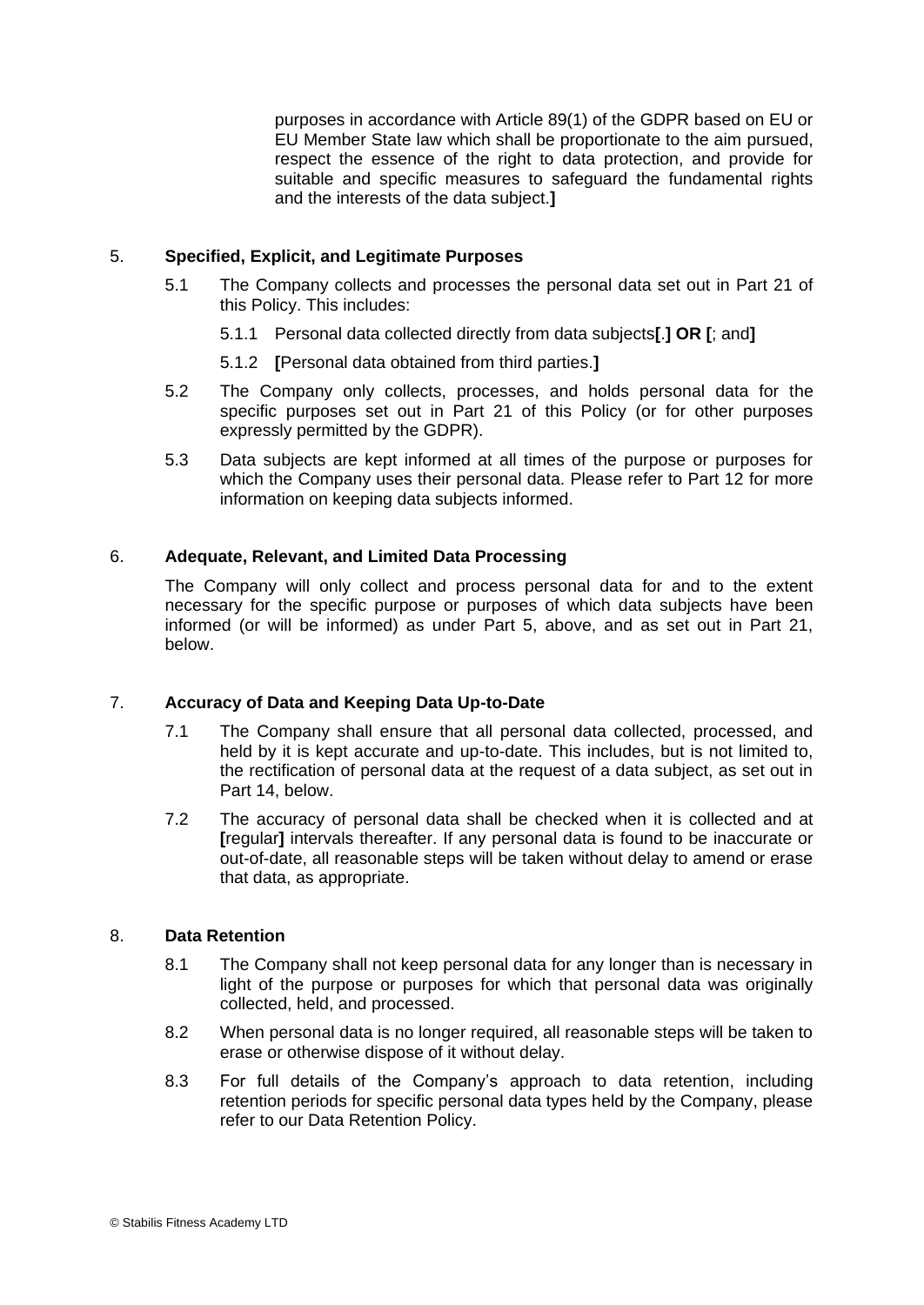# 9. **Secure Processing**

The Company shall ensure that all personal data collected, held, and processed is kept secure and protected against unauthorised or unlawful processing and against accidental loss, destruction, or damage. Further details of the technical and organisational measures which shall be taken are provided in Parts 22 to 27 of this Policy.

#### 10. **Accountability and Record-Keeping**

- 10.1 The Company's Data Protection Officer is Andy Ciaravella contactable at [contact@stabilisfitness.co.uk](mailto:contact@stabilisfitness.co.uk) The Data Protection Officer shall be responsible for overseeing the implementation of this Policy and for monitoring compliance with this Policy, the Company's other data protection-related policies, and with the GDPR and other applicable data protection legislation.
- 10.2 The Company shall keep written internal records of all personal data collection, holding, and processing, which shall incorporate the following information:
	- 10.2.1 The name and details of the Company, its Data Protection Officer, and any applicable third-party data processors;
	- 10.2.2 The purposes for which the Company collects, holds, and processes personal data;
	- 10.2.3 Details of the categories of personal data collected, held, and processed by the Company, and the categories of data subject to which that personal data relates;
	- 10.2.4 Details of any transfers of personal data to non-EEA countries including all mechanisms and security safeguards;
	- 10.2.5 Details of how long personal data will be retained by the Company (please refer to the Company's Data Retention Policy); and
	- 10.2.6 Detailed descriptions of all technical and organisational measures taken by the Company to ensure the security of personal data.

#### 11. **Data Protection Impact Assessments**

- 11.1 The Company shall carry out Data Protection Impact Assessments for any and all new projects and/or new uses of personal data **[**which involve the use of new technologies and the processing involved is likely to result in a high risk to the rights and freedoms of data subjects under the GDPR**]**.
- 11.2 Data Protection Impact Assessments shall be overseen by the Data Protection Officer and shall address the following:
	- 11.2.1 The type(s) of personal data that will be collected, held, and processed;
	- 11.2.2 The purpose(s) for which personal data is to be used;
	- 11.2.3 The Company's objectives;
	- 11.2.4 How personal data is to be used;
	- 11.2.5 The parties (internal and/or external) who are to be consulted;
	- 11.2.6 The necessity and proportionality of the data processing with respect to the purpose(s) for which it is being processed;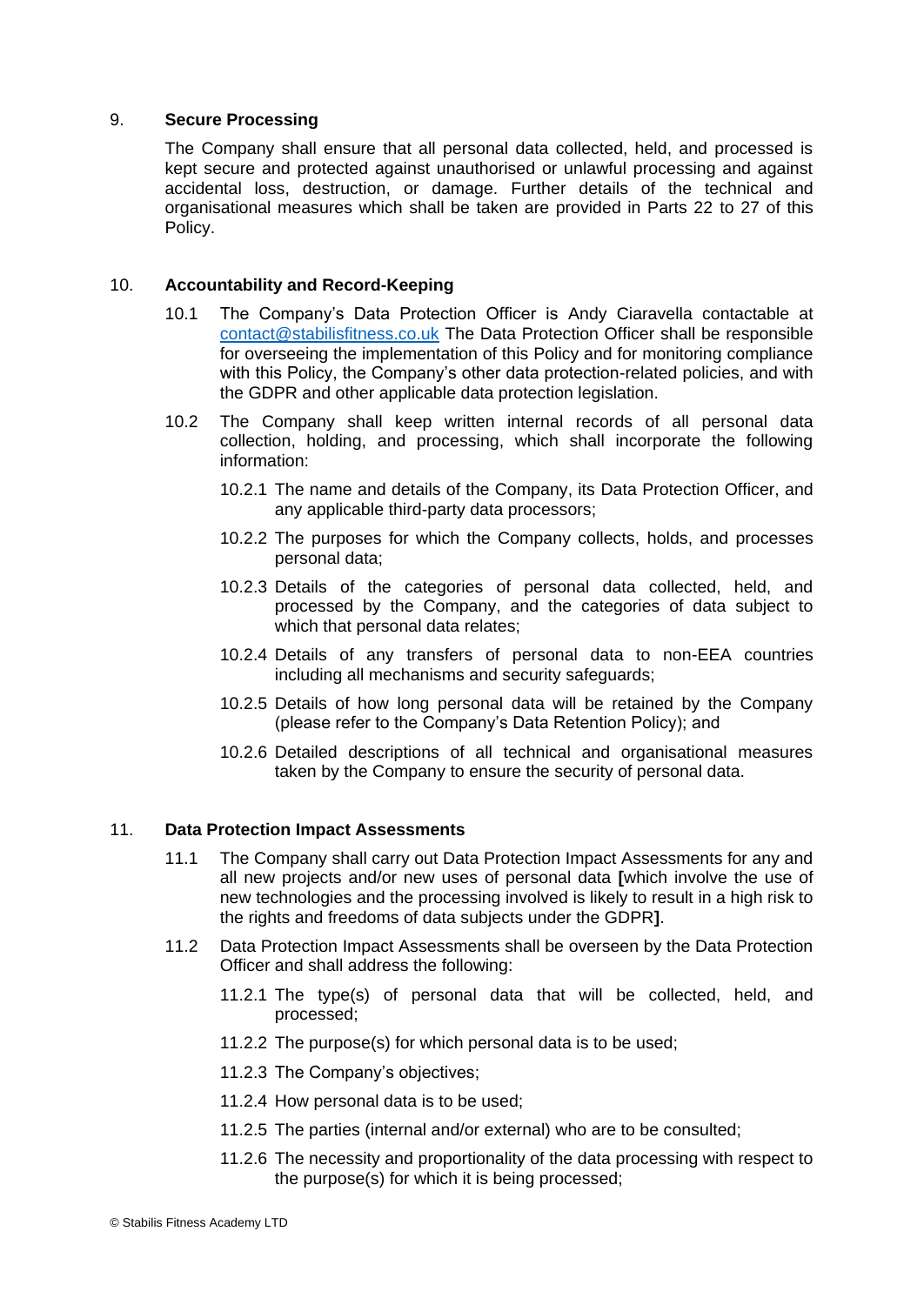- 11.2.7 Risks posed to data subjects;
- 11.2.8 Risks posed both within and to the Company; and
- 11.2.9 Proposed measures to minimise and handle identified risks.

#### 12. **Keeping Data Subjects Informed**

- 12.1 The Company shall provide the information set out in Part 12.2 to every data subject:
	- 12.1.1 Where personal data is collected directly from data subjects, those data subjects will be informed of its purpose at the time of collection; and
	- 12.1.2 Where personal data is obtained from a third party, the relevant data subjects will be informed of its purpose:
	- a) if the personal data is used to communicate with the data subject, when the first communication is made; or
	- b) if the personal data is to be transferred to another party, before that transfer is made; or
	- c) as soon as reasonably possible and in any event not more than one month after the personal data is obtained.
- 12.2 The following information shall be provided:
	- 12.2.1 Details of the Company including, but not limited to, the identity of its Data Protection Officer;
	- 12.2.2 The purpose(s) for which the personal data is being collected and will be processed (as detailed in Part 21 of this Policy) and the legal basis justifying that collection and processing;
	- 12.2.3 Where applicable, the legitimate interests upon which the Company is justifying its collection and processing of the personal data;
	- 12.2.4 Where the personal data is not obtained directly from the data subject, the categories of personal data collected and processed;
	- 12.2.5 Where the personal data is to be transferred to one or more third parties, details of those parties;
	- 12.2.6 Where the personal data is to be transferred to a third party that is located outside of the European Economic Area (the "EEA"), details of that transfer, including but not limited to the safeguards in place (see Part 28 of this Policy for further details);
	- 12.2.7 Details of data retention;
	- 12.2.8 Details of the data subject's rights under the GDPR;
	- 12.2.9 Details of the data subject's right to withdraw their consent to the Company's processing of their personal data at any time;
	- 12.2.10Details of the data subject's right to complain to the Information Commissioner's Office (the "supervisory authority" under the GDPR);
	- 12.2.11Where applicable, details of any legal or contractual requirement or obligation necessitating the collection and processing of the personal data and details of any consequences of failing to provide it; and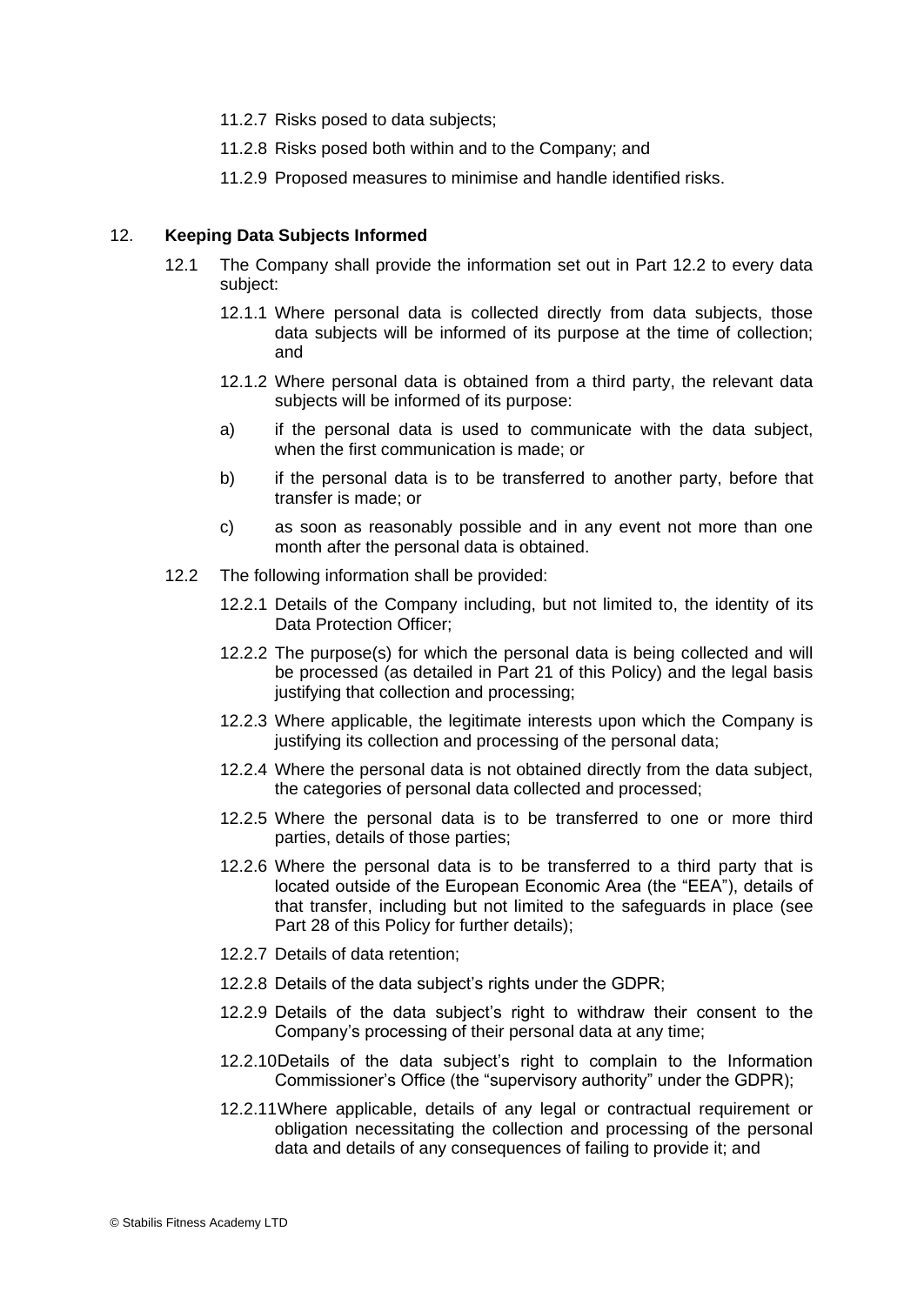12.2.12Details of any automated decision-making or profiling that will take place using the personal data, including information on how decisions will be made, the significance of those decisions, and any consequences.

## 13. **Data Subject Access**

- 13.1 Data subjects may make subject access requests ("SARs") at any time to find out more about the personal data which the Company holds about them, what it is doing with that personal data, and why.
- 13.2 Data subjects wishing to make a SAR may do so in writing, using the Company's Subject Access Request Form, or other written communication. SARs should be addressed to the Company's Data Protection Officer at [contact@stabilisfitness.co.uk](mailto:contact@stabilisfitness.co.uk)
- 13.3 Responses to SARs shall normally be made within one month of receipt, however this may be extended by up to two months if the SAR is complex and/or numerous requests are made. If such additional time is required, the data subject shall be informed.
- 13.4 All SARs received shall be handled by the Company's Data Protection Officer.
- 13.5 The Company does not charge a fee for the handling of normal SARs. The Company reserves the right to charge reasonable fees for additional copies of information that has already been supplied to a data subject, and for requests that are manifestly unfounded or excessive, particularly where such requests are repetitive.

# 14. **Rectification of Personal Data**

- 14.1 Data subjects have the right to require the Company to rectify any of their personal data that is inaccurate or incomplete.
- 14.2 The Company shall rectify the personal data in question, and inform the data subject of that rectification, within one month of the data subject informing the Company of the issue. The period can be extended by up to two months in the case of complex requests. If such additional time is required, the data subject shall be informed.
- 14.3 In the event that any affected personal data has been disclosed to third parties, those parties shall be informed of any rectification that must be made to that personal data.

#### 15. **Erasure of Personal Data**

- 15.1 Data subjects have the right to request that the Company erases the personal data it holds about them in the following circumstances:
	- 15.1.1 It is no longer necessary for the Company to hold that personal data with respect to the purpose(s) for which it was originally collected or processed;
	- 15.1.2 The data subject wishes to withdraw their consent to the Company holding and processing their personal data;
	- 15.1.3 The data subject objects to the Company holding and processing their personal data (and there is no overriding legitimate interest to allow the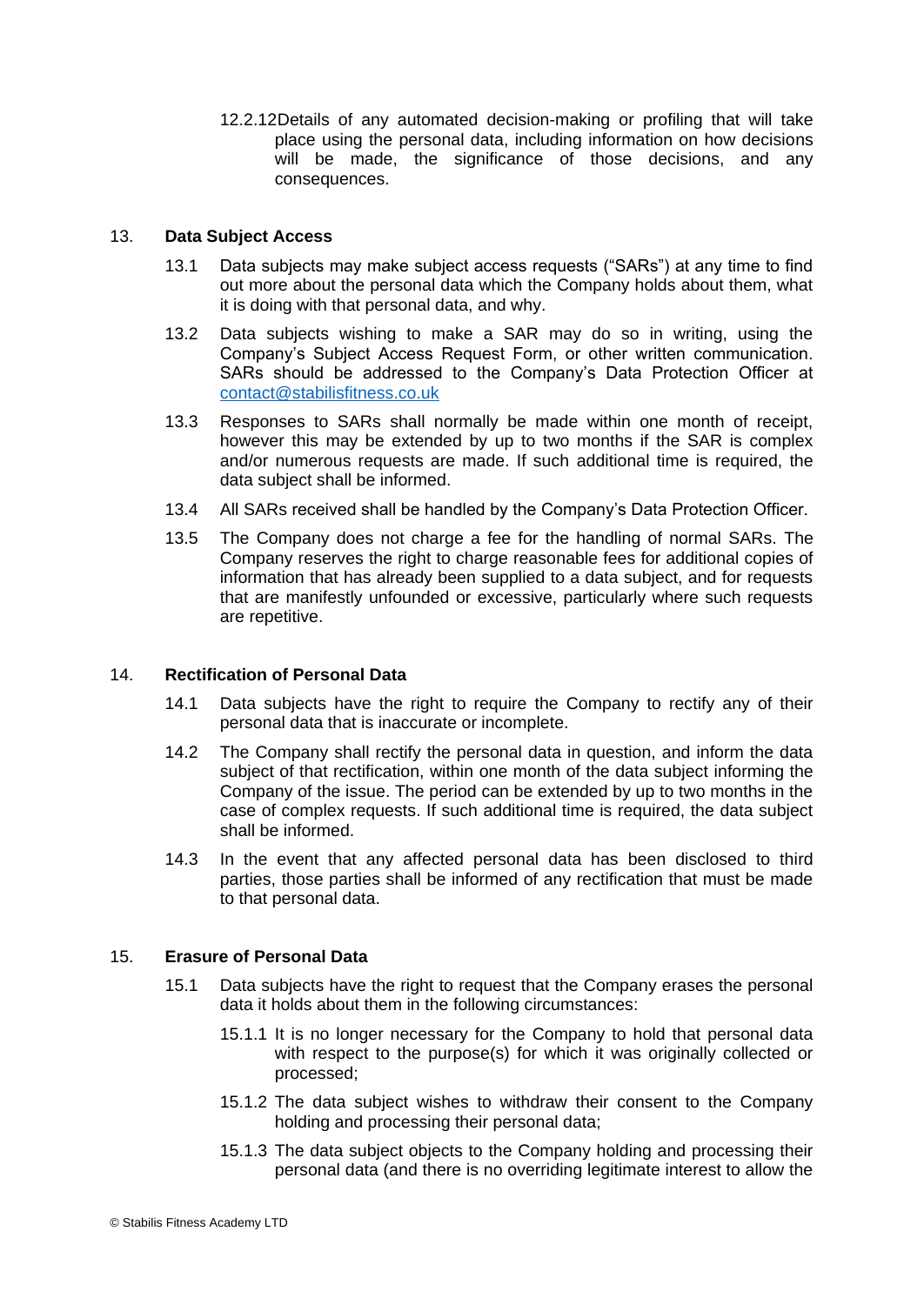Company to continue doing so) (see Part 18 of this Policy for further details concerning the right to object);

- 15.1.4 The personal data has been processed unlawfully;
- 15.1.5 The personal data needs to be erased in order for the Company to comply with a particular legal obligation**[**;**] OR [**.**]**
- 15.1.6 **[**The personal data is being held and processed for the purpose of providing information society services to a child.**]**
- 15.2 Unless the Company has reasonable grounds to refuse to erase personal data, all requests for erasure shall be complied with, and the data subject informed of the erasure, within one month of receipt of the data subject's request. The period can be extended by up to two months in the case of complex requests. If such additional time is required, the data subject shall be informed.
- 15.3 In the event that any personal data that is to be erased in response to a data subject's request has been disclosed to third parties, those parties shall be informed of the erasure (unless it is impossible or would require disproportionate effort to do so).

#### 16. **Restriction of Personal Data Processing**

- 16.1 Data subjects may request that the Company ceases processing the personal data it holds about them. If a data subject makes such a request, the Company shall retain only the amount of personal data concerning that data subject (if any) that is necessary to ensure that the personal data in question is not processed further.
- 16.2 In the event that any affected personal data has been disclosed to third parties, those parties shall be informed of the applicable restrictions on processing it (unless it is impossible or would require disproportionate effort to do so).

#### 17. **[Data Portability**

- 17.1 The Company processes personal data using automated means.
- 17.2 Where data subjects have given their consent to the Company to process their personal data in such a manner, or the processing is otherwise required for the performance of a contract between the Company and the data subject, data subjects have the right, under the GDPR, to receive a copy of their personal data and to use it for other purposes (namely transmitting it to other data controllers).
- 17.3 To facilitate the right of data portability, the Company shall make available all applicable personal data to data subjects in the following format**[**s**]**:

17.3.1 Secure email

- 17.4 Where technically feasible, if requested by a data subject, personal data shall be sent directly to the required data controller.
- 17.5 All requests for copies of personal data shall be complied with within one month of the data subject's request. The period can be extended by up to two months in the case of complex or numerous requests. If such additional time is required, the data subject shall be informed.**]**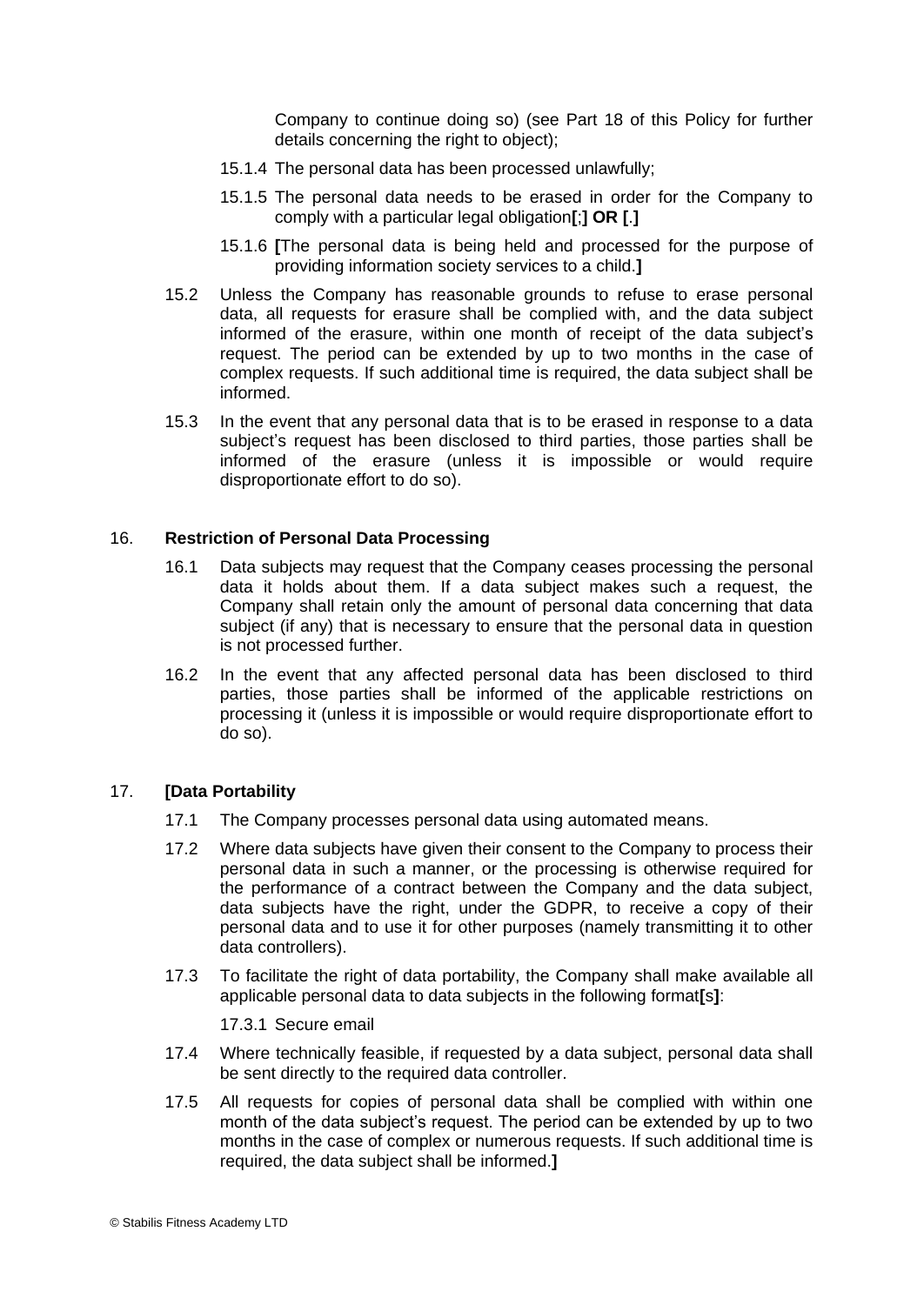#### 18. **Objections to Personal Data Processing**

- 18.1 Data subjects have the right to object to the Company processing their personal data based on legitimate interests, direct marketing (including profiling), **[**and processing for scientific and/or historical research and statistics purposes**]**.
- 18.2 Where a data subject objects to the Company processing their personal data based on its legitimate interests, the Company shall cease such processing immediately, unless it can be demonstrated that the Company's legitimate grounds for such processing override the data subject's interests, rights, and freedoms, or that the processing is necessary for the conduct of legal claims.
- 18.3 Where a data subject objects to the Company processing their personal data for direct marketing purposes, the Company shall cease such processing immediately.
- 18.4 **[**Where a data subject objects to the Company processing their personal data for scientific and/or historical research and statistics purposes, the data subject must, under the GDPR, "demonstrate grounds relating to his or her particular situation". The Company is not required to comply if the research is necessary for the performance of a task carried out for reasons of public interest.**]**

# 19. **[Automated Decision-Making**

- 19.1 The Company uses personal data in automated decision-making processes.
- 19.2 Where such decisions have a legal (or similarly significant effect) on data subjects, those data subjects have the right to challenge to such decisions under the GDPR, requesting human intervention, expressing their own point of view, and obtaining an explanation of the decision from the Company.
- 19.3 The right described in Part 19.2 does not apply in the following circumstances:
	- 19.3.1 The decision is necessary for the entry into, or performance of, a contract between the Company and the data subject;
	- 19.3.2 The decision is authorised by law; or
	- 19.3.3 The data subject has given their explicit consent.**]**

#### 20. **[Profiling**

- 20.1 The Company uses personal data for profiling purposes..
- 20.2 When personal data is used for profiling purposes, the following shall apply:
	- 20.2.1 Clear information explaining the profiling shall be provided to data subjects, including the significance and likely consequences of the profiling;
	- 20.2.2 Appropriate mathematical or statistical procedures shall be used;
	- 20.2.3 Technical and organisational measures shall be implemented to minimise the risk of errors. If errors occur, such measures must enable them to be easily corrected; and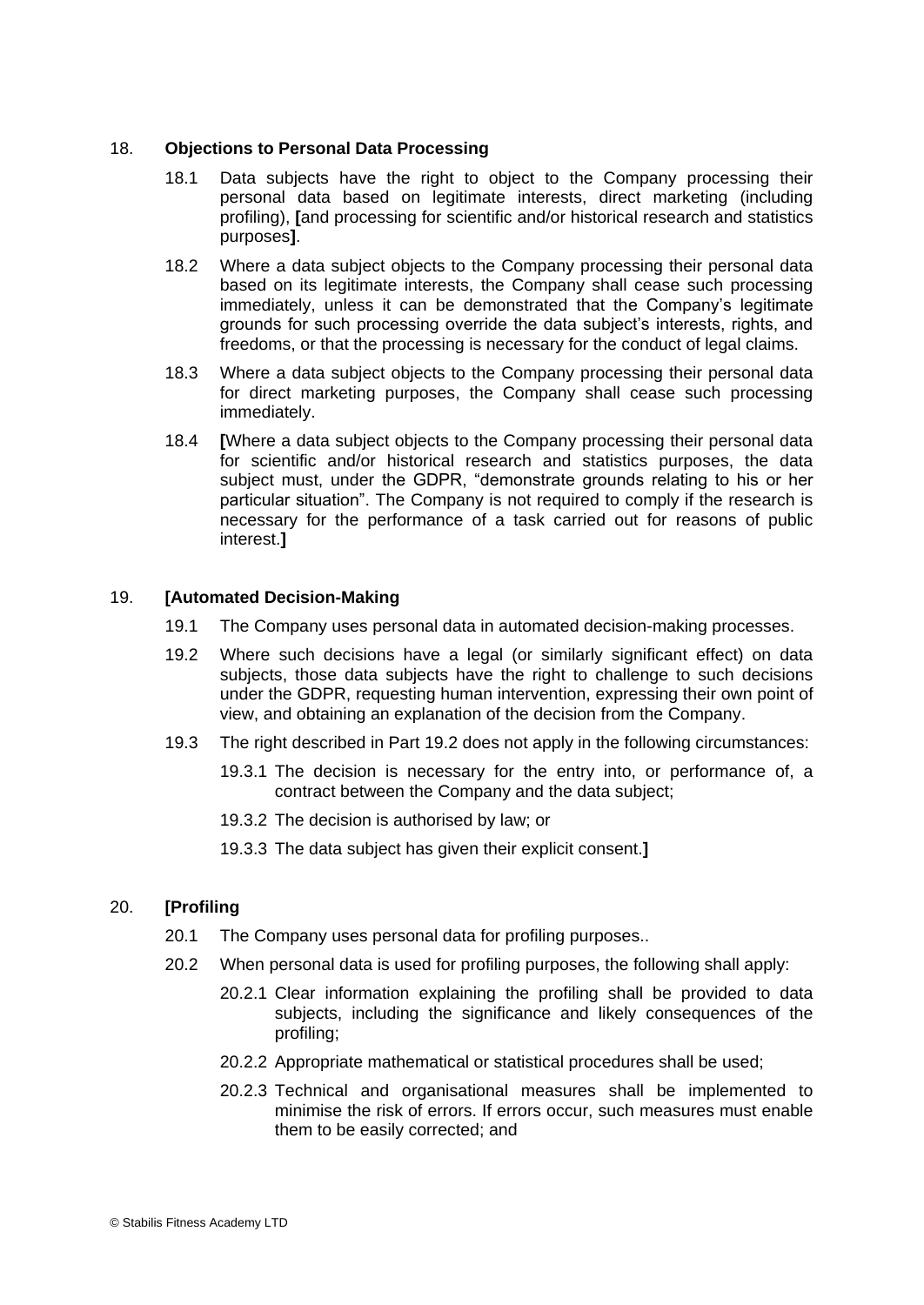20.2.4 All personal data processed for profiling purposes shall be secured in order to prevent discriminatory effects arising out of profiling (see Parts 22 to 26 of this Policy for more details on data security).**]**

## 21. **Data Security - Transferring Personal Data and Communications**

The Company shall ensure that the following measures are taken with respect to all communications and other transfers involving personal data:

- 21.1 All emails containing personal data must be encrypted
- 21.2 All emails containing personal data must be marked "confidential";
- 21.3 Personal data may be transmitted over secure networks only; transmission over unsecured networks is not permitted in any circumstances;
- 21.4 Personal data may not be transmitted over a wireless network if there is a wired alternative that is reasonably practicable;
- 21.5 Personal data contained in the body of an email, whether sent or received, should be copied from the body of that email and stored securely. The email itself should be deleted. All temporary files associated therewith should also be deleted.
- 21.6 Where personal data is to be sent by facsimile transmission the recipient should be informed in advance of the transmission and should be waiting by the fax machine to receive the data;
- 21.7 Where personal data is to be transferred in hardcopy form it should be passed directly to the recipient.
- 21.8 All personal data to be transferred physically, whether in hardcopy form or on removable electronic media shall be transferred in a suitable container marked "confidential".

# 22. **Data Security - Storage**

The Company shall ensure that the following measures are taken with respect to the storage of personal data:

- 22.1 All electronic copies of personal data should be stored securely using passwords and data encryption;
- 22.2 All hardcopies of personal data, along with any electronic copies stored on physical, removable media should be stored securely in a locked box, drawer, cabinet, or similar;
- 22.3 All personal data stored electronically should be backed up with backups stored **[**onsite**] AND/OR [**offsite**]**.
- 22.4 No personal data should be stored on any mobile device (including, but not limited to, laptops, tablets, and smartphones), whether such device belongs to the Company or otherwise **[**and, in the event of such approval, strictly in accordance with all instructions and limitations described at the time the approval is given, and for no longer than is absolutely necessary**]**; and
- 22.5 No personal data should be transferred to any device personally belonging to an employee and personal data may only be transferred to devices belonging to agents, contractors, or other parties working on behalf of the Company where the party in question has agreed to comply fully with the letter and spirit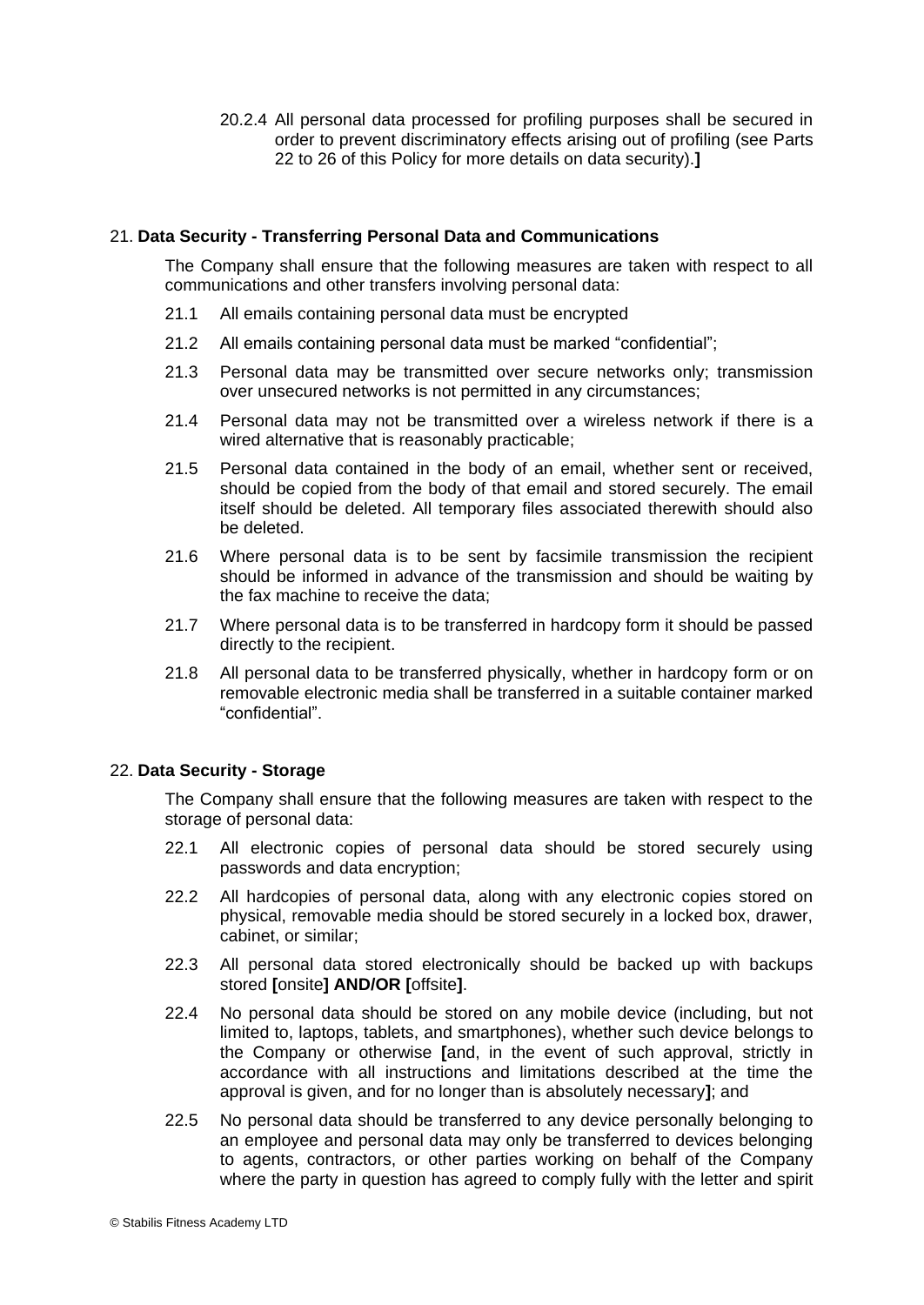of this Policy and of the GDPR (which may include demonstrating to the Company that all suitable technical and organisational measures have been taken).

#### 23. **Data Security - Disposal**

When any personal data is to be erased or otherwise disposed of for any reason (including where copies have been made and are no longer needed), it should be securely deleted and disposed of. For further information on the deletion and disposal of personal data, please refer to the Company's Data Retention Policy.

#### 24. **Data Security - Use of Personal Data**

The Company shall ensure that the following measures are taken with respect to the use of personal data:

- 24.1 No personal data may be shared informally and if an employee, agent, subcontractor, or other party working on behalf of the Company requires access to any personal data that they do not already have access to, such access should be formally requested from The DPO [contact@stabilisfitness.co.uk](mailto:contact@stabilisfitness.co.uk)
- 24.2 No personal data may be transferred to any employees, agents, contractors, or other parties, whether such parties are working on behalf of the Company or not, without the authorisation of DPO [contact@stabilisfitness.co.uk](mailto:contact@stabilisfitness.co.uk)
- 24.3 Personal data must be handled with care at all times and should not be left unattended or on view to unauthorised employees, agents, sub-contractors, or other parties at any time;
- 24.4 If personal data is being viewed on a computer screen and the computer in question is to be left unattended for any period of time, the user must lock the computer and screen before leaving it; and
- 24.5 Where personal data held by the Company is used for marketing purposes, it shall be the responsibility of DPO to ensure that the appropriate consent is obtained and that no data subjects have opted out, whether directly or via a third-party service such as the TPS.

#### 25. **Data Security - IT Security**

The Company shall ensure that the following measures are taken with respect to IT and information security:

- 25.1 All passwords used to protect personal data should be changed regularly and should not use words or phrases that can be easily guessed or otherwise compromised. All passwords must contain a combination of uppercase and lowercase letters, numbers, and symbols. **[**All software used by the Company is designed to require such passwords.**]**;
- 25.2 Under no circumstances should any passwords be written down or shared between any employees, agents, contractors, or other parties working on behalf of the Company, irrespective of seniority or department. If a password is forgotten, it must be reset using the applicable method. IT staff do not have access to passwords;
- 25.3 All software (including, but not limited to, applications and operating systems) shall be kept up-to-date. The Company's IT staff shall be responsible for installing any and all security-related updates.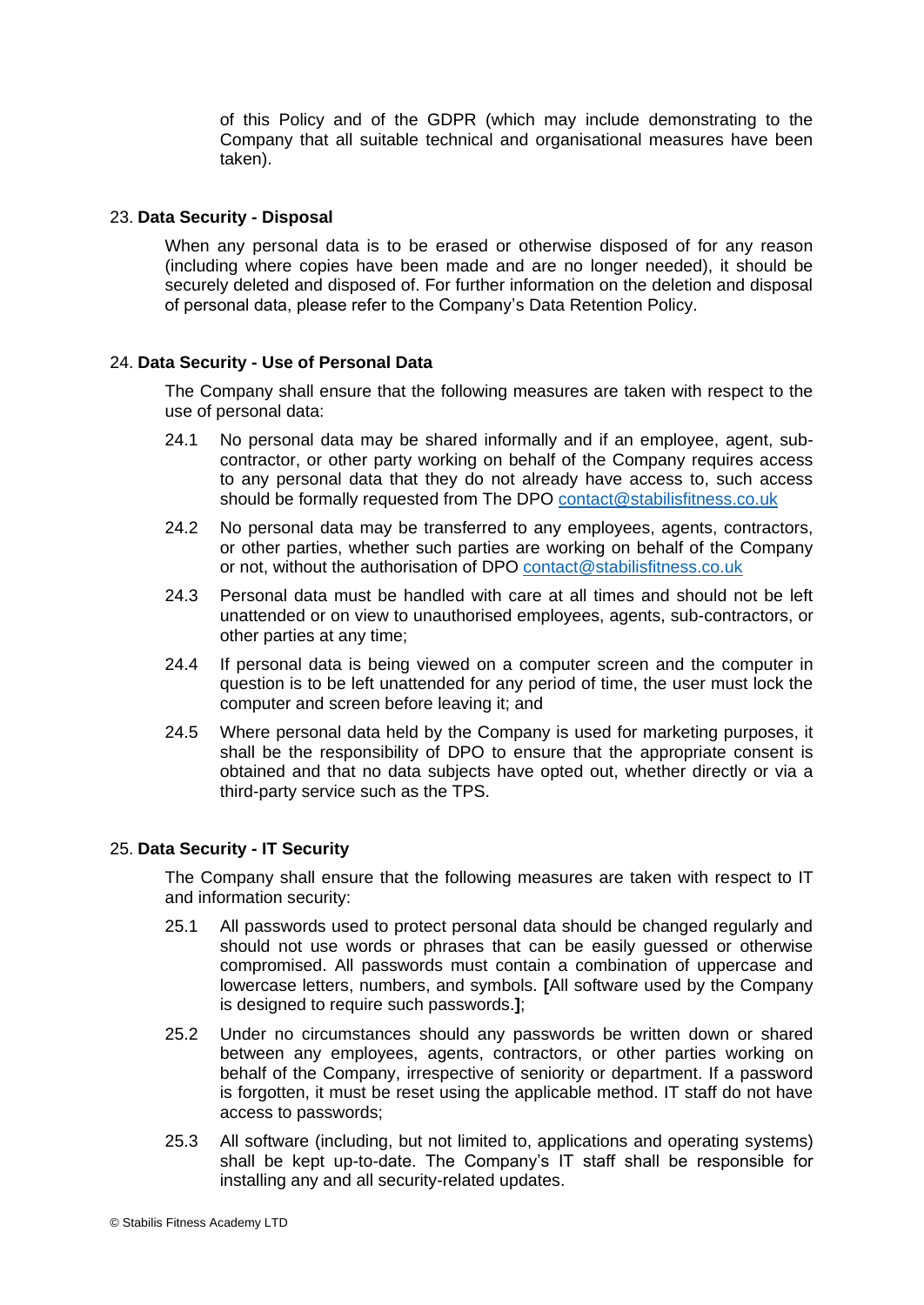25.4 No software may be installed on any Company-owned computer or device without the prior approval of the DPO.

#### 26. **Organisational Measures**

The Company shall ensure that the following measures are taken with respect to the collection, holding, and processing of personal data:

- 26.1 All employees, agents, contractors, or other parties working on behalf of the Company shall be made fully aware of both their individual responsibilities and the Company's responsibilities under the GDPR and under this Policy, and shall be provided with a copy of this Policy;
- 26.2 Only employees, agents, sub-contractors, or other parties working on behalf of the Company that need access to, and use of, personal data in order to carry out their assigned duties correctly shall have access to personal data held by the Company;
- 26.3 All employees, agents, contractors, or other parties working on behalf of the Company handling personal data will be appropriately trained to do so;
- 26.4 All employees, agents, contractors, or other parties working on behalf of the Company handling personal data will be appropriately supervised;
- 26.5 All employees, agents, contractors, or other parties working on behalf of the Company handling personal data shall be required and encouraged to exercise care, caution, and discretion when discussing work-related matters that relate to personal data, whether in the workplace or otherwise;
- 26.6 Methods of collecting, holding, and processing personal data shall be regularly evaluated and reviewed;
- 26.7 All personal data held by the Company shall be reviewed periodically, as set out in the Company's Data Retention Policy;
- 26.8 The performance of those employees, agents, contractors, or other parties working on behalf of the Company handling personal data shall be regularly evaluated and reviewed;
- 26.9 All employees, agents, contractors, or other parties working on behalf of the Company handling personal data will be bound to do so in accordance with the principles of the GDPR and this Policy by contract;
- 26.10 All agents, contractors, or other parties working on behalf of the Company handling personal data must ensure that any and all of their employees who are involved in the processing of personal data are held to the same conditions as those relevant employees of the Company arising out of this Policy and the GDPR; and
- 26.11 Where any agent, contractor or other party working on behalf of the Company handling personal data fails in their obligations under this Policy that party shall indemnify and hold harmless the Company against any costs, liability, damages, loss, claims or proceedings which may arise out of that failure.

# 27. **Transferring Personal Data to a Country Outside the EEA**

- 27.1 The Company may from time to time transfer ('transfer' includes making available remotely) personal data to countries outside of the EEA.
- 27.2 The transfer of personal data to a country outside of the EEA shall take place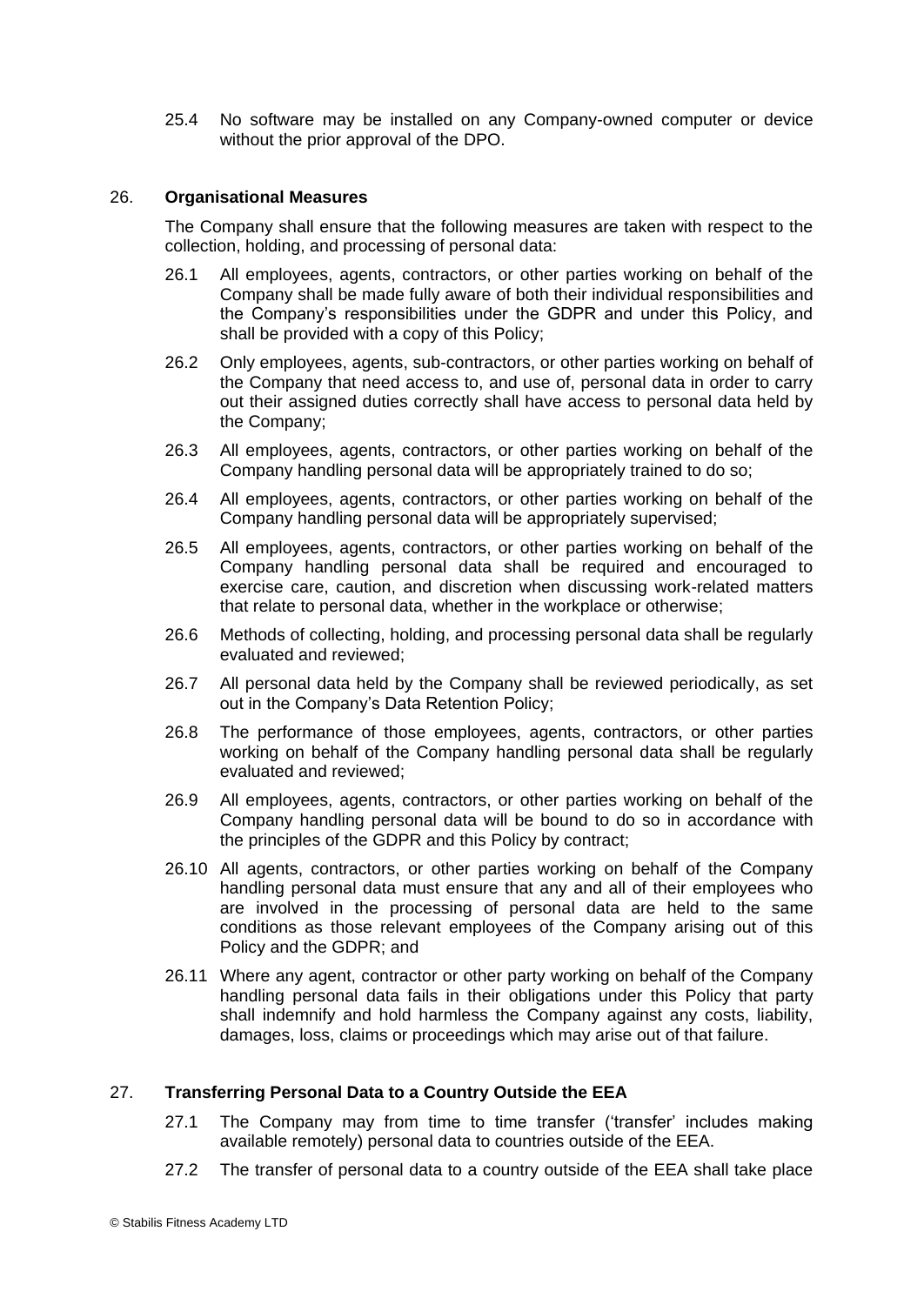only if one or more of the following applies:

- 27.2.1 The transfer is to a country, territory, or one or more specific sectors in that country (or an international organisation), that the European Commission has determined ensures an adequate level of protection for personal data;
- 27.2.2 The transfer is to a country (or international organisation) which provides appropriate safeguards in the form of a legally binding agreement between public authorities or bodies; binding corporate rules; standard data protection clauses adopted by the European Commission; compliance with an approved code of conduct approved by a supervisory authority (e.g. the Information Commissioner's Office); certification under an approved certification mechanism (as provided for in the GDPR); contractual clauses agreed and authorised by the competent supervisory authority; or provisions inserted into administrative arrangements between public authorities or bodies authorised by the competent supervisory authority;
- 27.2.3 The transfer is made with the informed consent of the relevant data subject(s);
- 27.2.4 The transfer is necessary for the performance of a contract between the data subject and the Company (or for pre-contractual steps taken at the request of the data subject);
- 27.2.5 The transfer is necessary for important public interest reasons;
- 27.2.6 The transfer is necessary for the conduct of legal claims;
- 27.2.7 The transfer is necessary to protect the vital interests of the data subject or other individuals where the data subject is physically or legally unable to give their consent; or
- 27.2.8 The transfer is made from a register that, under UK or EU law, is intended to provide information to the public and which is open for access by the public in general or otherwise to those who are able to show a legitimate interest in accessing the register.

#### 28. **Data Breach Notification**

- 28.1 All personal data breaches must be reported immediately to the Company's Data Protection Officer.
- 28.2 If a personal data breach occurs and that breach is likely to result in a risk to the rights and freedoms of data subjects (e.g. financial loss, breach of confidentiality, discrimination, reputational damage, or other significant social or economic damage), the Data Protection Officer must ensure that the Information Commissioner's Office is informed of the breach without delay, and in any event, within 72 hours after having become aware of it.
- 28.3 In the event that a personal data breach is likely to result in a high risk (that is, a higher risk than that described under Part 29.2) to the rights and freedoms of data subjects, the Data Protection Officer must ensure that all affected data subjects are informed of the breach directly and without undue delay.
- 28.4 Data breach notifications shall include the following information:

28.4.1 The categories and approximate number of data subjects concerned;